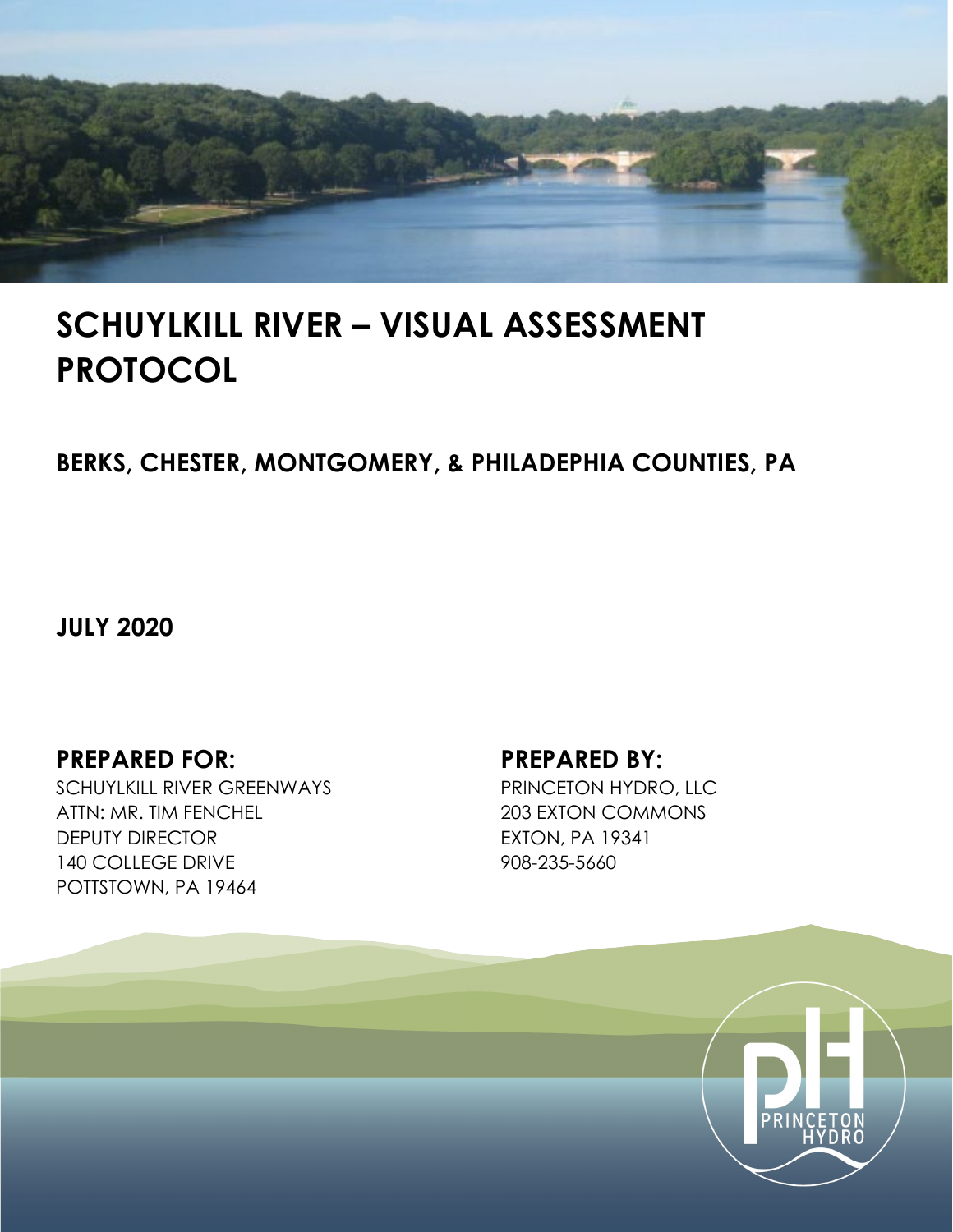

*Thank you for your interest in documenting the health, vibrance, and ecological characteristics of the Schuylkill River. We hope the following protocols help you to engage in the conservation and preservation of this special resource.*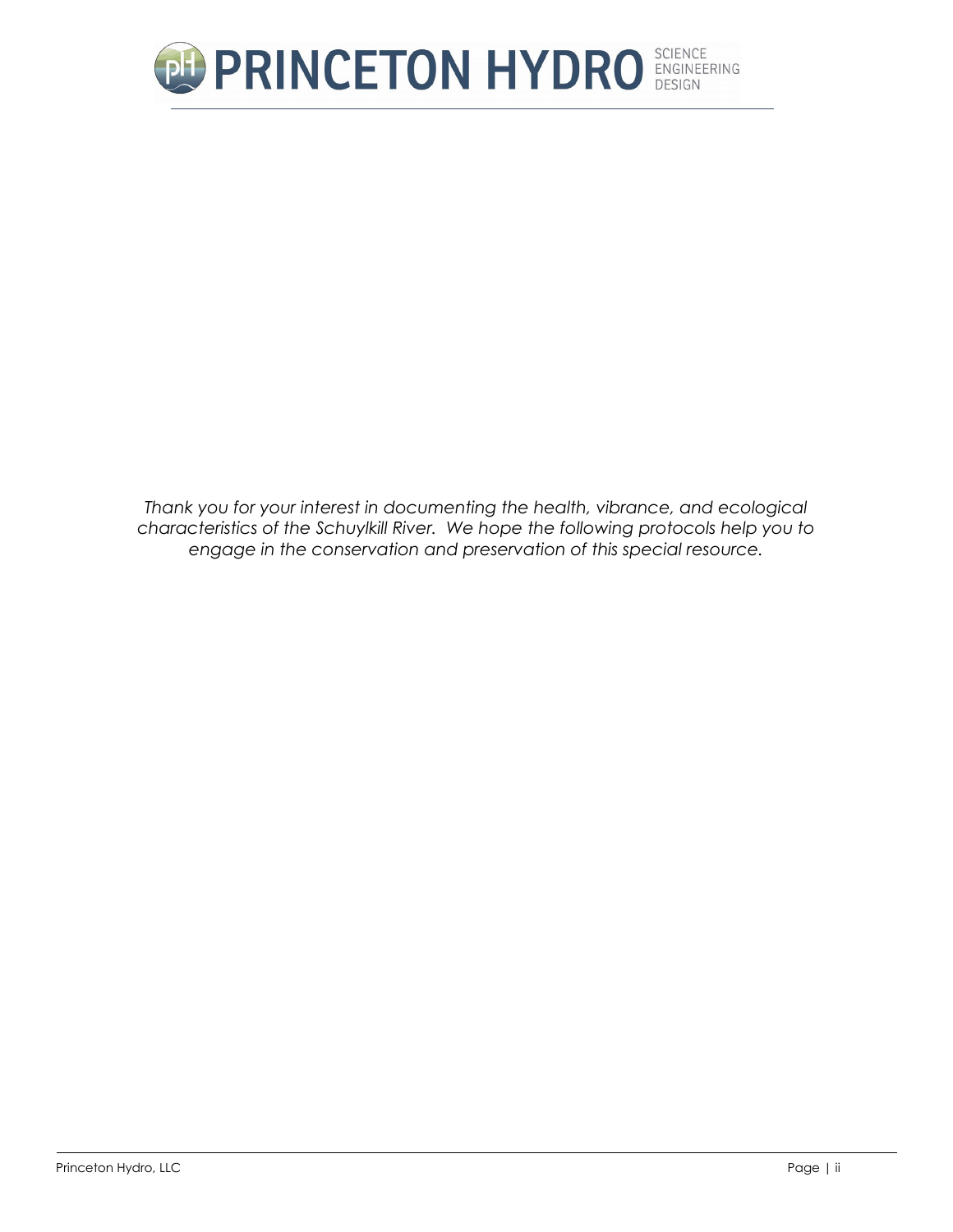

### **TABLE OF CONTENTS**

| 1.0 |       |  |  |
|-----|-------|--|--|
| 2.0 |       |  |  |
| 2.1 |       |  |  |
| 2.2 |       |  |  |
| 2.3 |       |  |  |
|     | 2.3.1 |  |  |
|     |       |  |  |
| 3.0 |       |  |  |
| 4.0 |       |  |  |
| 5.0 |       |  |  |
|     |       |  |  |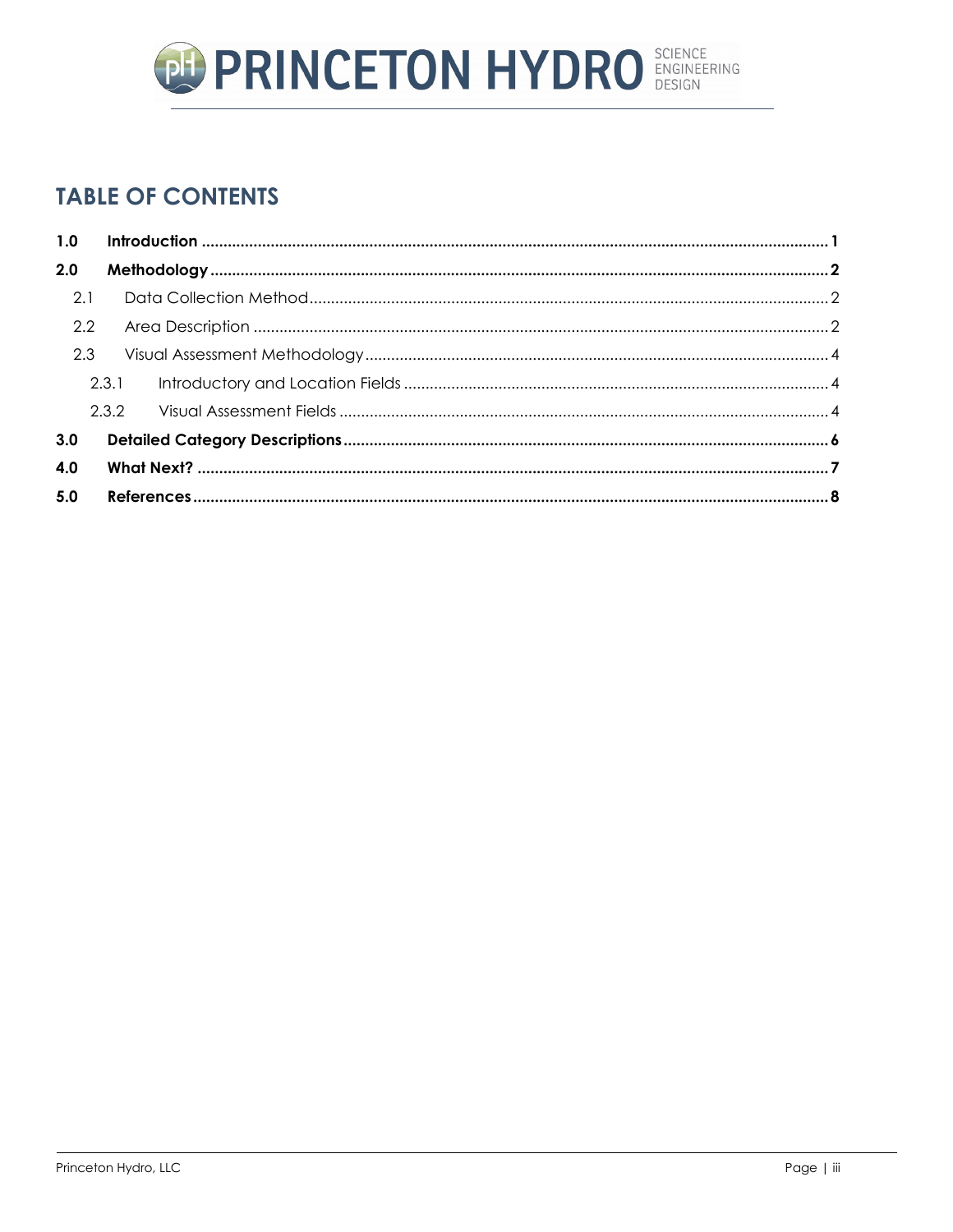

### <span id="page-3-0"></span>**1.0 INTRODUCTION**

The Schuylkill River Greenways (SRG), in partnership with Berks Nature, Bartram's Garden, The Schuylkill Center for Environmental Education, Stroud Water Research Center, and Princeton Hydro, are conducting a Schuylkill River Partner Water Quality Project. This project, focused on the main stem of the Schuylkill River from Berks Nature in Reading to Bartram's Garden in southwest Philadelphia, is aimed to document the current ecological status and health of the river, and seeks to engage and educate a diverse set of river users and residents.

The Schuylkill River Partner Water Quality Project includes four components: (1) User opinion and perceptions survey, (2) community science water quality monitoring of the river, (3) community engagement, and (4) educational outreach. The survey, conducted in April 2020 by OpinionWorks, showed a significant concern of river users is the visual impairments associated with trash and litter. The secondary concern was associated with water quality, including potential excessive bacteria and nutrient inputs. We have incorporated these survey results into the design of the community science water quality monitoring effort. To maximize quality control and assure the data collected by volunteers is scientifically accurate, we divided the effort into two sessions and developed protocol for each: (1) Visual Assessments to document the abundance and distribution of trash and litter, and (2) Scientific Documentation of Critical Water Quality Parameters to understand bacterial inputs and associated metrics.

The **First** session, that is described in this document, is volunteer-based Visual Assessment monitoring associated with documenting the abundance and distribution of trash and litter throughout the river. The **Second** is associated with scientific documentation of critical water quality parameters including bacterial data and *in-situ* measures of temperature, pH, turbidity, specific conductance, and dissolved oxygen. In concert, these two metrics will be analyzed and integrated into a concise documentation of the current status of the Schuylkill River. SRG and the partners will then seek to engage and educate stakeholders on the status of the river following this data collection effort.

Your participation in the early phase of this project is critical towards documenting the status of litter along the Schuylkill River. This document is intended to serve as an Instruction Manual on how to document trash along the river utilizing a specially developed protocol and reporting structure. While we believe the Instruction Manual will not be required reading in order participate in the visual assessments, we are providing it so that anyone who choses to read more about the methodology or who would like to replicate such efforts in their community, has a more detailed reference available.

The data input associated with the Visual Assessment effort is to be conducted by community scientists through a user-friendly Arc123 Survey Portal/website, which can be accessed at the following link: **[https://arcg.is/0HyDST](https://www.google.com/url?q=https://arcg.is/0HyDST&sa=D&source=hangouts&ust=1590263803076000&usg=AFQjCNHxZUFG8zhjMOl1qC-gjWLVjSabfA)**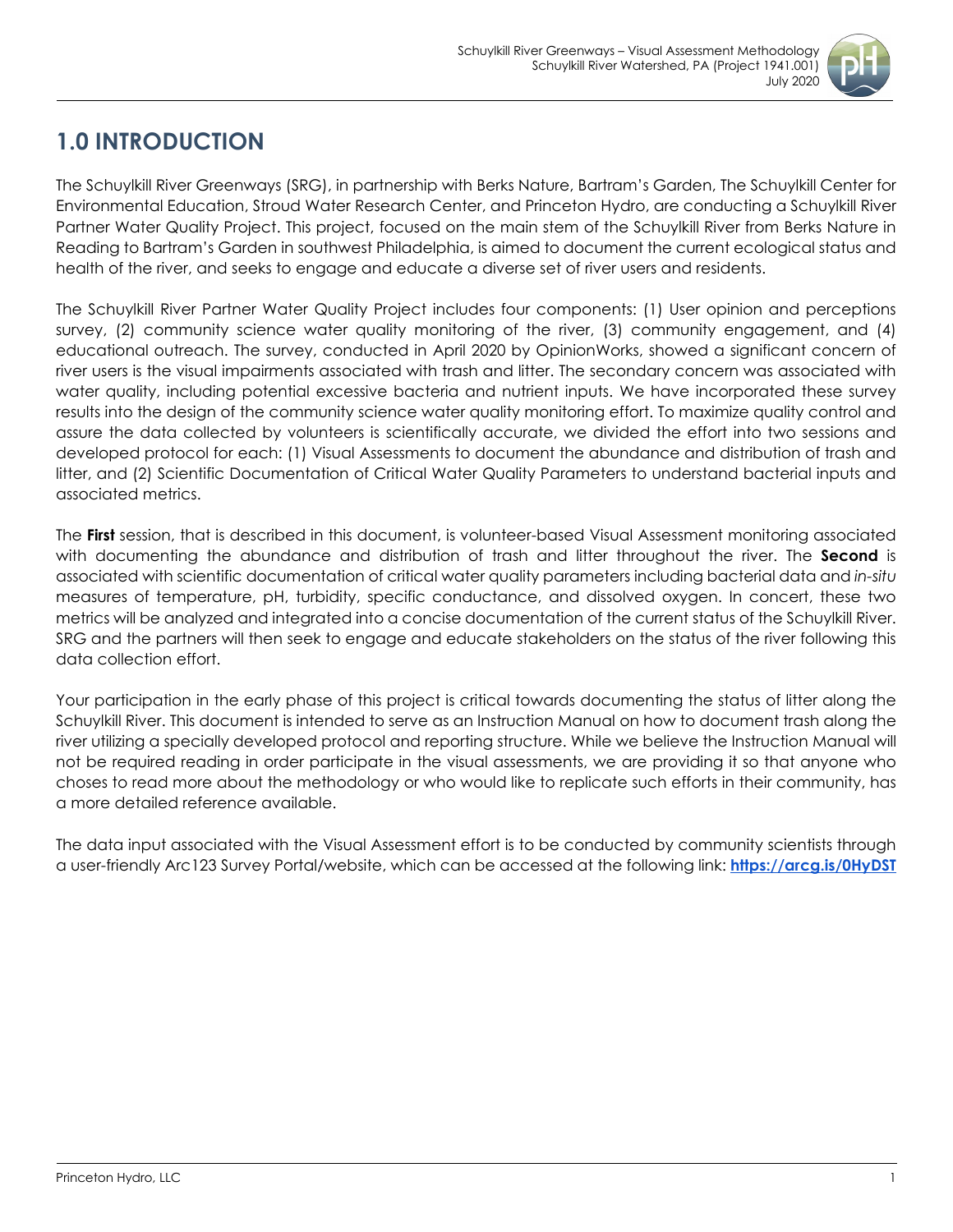

### <span id="page-4-0"></span>**2.0 METHODOLOGY**

The following section will briefly describe the site location and visual assessment data collection portal fields associated with this survey.

#### *2.1 DATA COLLECTION METHOD*

<span id="page-4-1"></span>Visual Assessments require no formal training or sampling experience and are meant to be a simple effort that any community scientist can complete. The goal is to document critical areas of trash accumulation or dumping points in order to guide management efforts to better deal with this pollution.

To do so, we have developed an assessment survey using Arc123 Survey Portal, which can be accessed and submitted via a smartphone or tablet by opening a link in a phone/tablet's browser. This link will allow community scientists to answer multiple-choice questions to rank trash levels and quantities. It also asks community scientists to submit a photo of the site and collect the GPS location. By utilizing this user-friendly platform, the data collected under this effort can be easily summarized in custom, georeferenced databases and/or visualized via an ArcGIS interactive map.

<span id="page-4-2"></span>The Visual Assessment Arc123 Survey Portal can be accessed at the following link: [https://arcg.is/0HyDST](https://www.google.com/url?q=https://arcg.is/0HyDST&sa=D&source=hangouts&ust=1590263803076000&usg=AFQjCNHxZUFG8zhjMOl1qC-gjWLVjSabfA)

#### *2.2 AREA DESCRIPTION*

The area associated with this survey is the main stem of the Schuylkill River from the upstream terminus at Berks Nature in Reading, Pennsylvania to the downstream terminus at Bartram's Garden in Philadelphia, Pennsylvania (Figure 1). Parties conducting this monitoring should survey a 100-foot section of the Schuylkill River. The associated web portal will mark your start location while the survey should be conducted approximately 100-feet upstream from your starting point.

Any 100-foot section of the river between Berks Nature and Bartram's Garden may be surveyed for this effort. If you wish to survey more than a 100' section of the river, please fill out multiple data web forms. Again, the link for this survey is: [https://arcg.is/0HyDST](https://www.google.com/url?q=https://arcg.is/0HyDST&sa=D&source=hangouts&ust=1590263803076000&usg=AFQjCNHxZUFG8zhjMOl1qC-gjWLVjSabfA)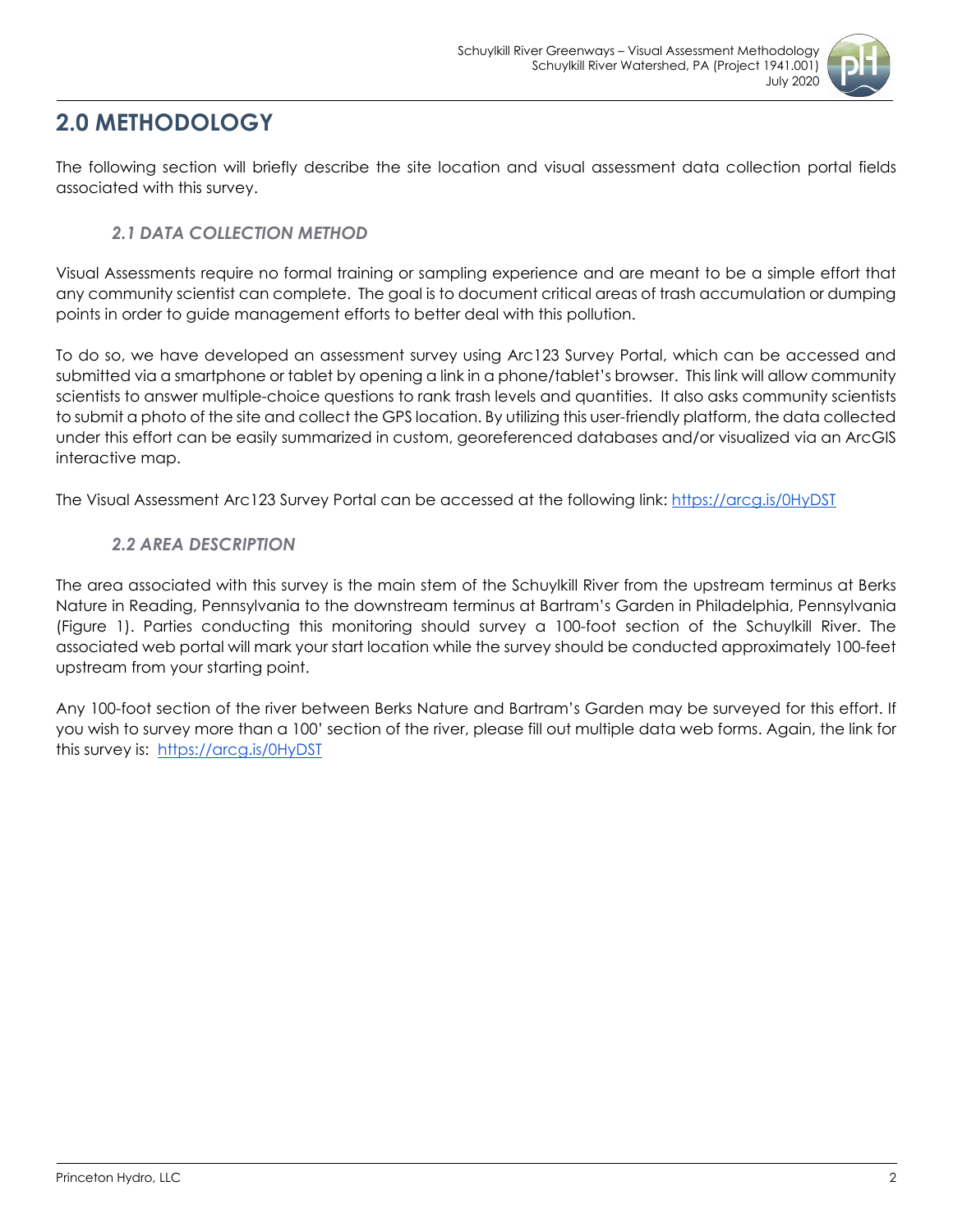



Figure 1: Site Location Map – Trash Visual Assessment Project Extent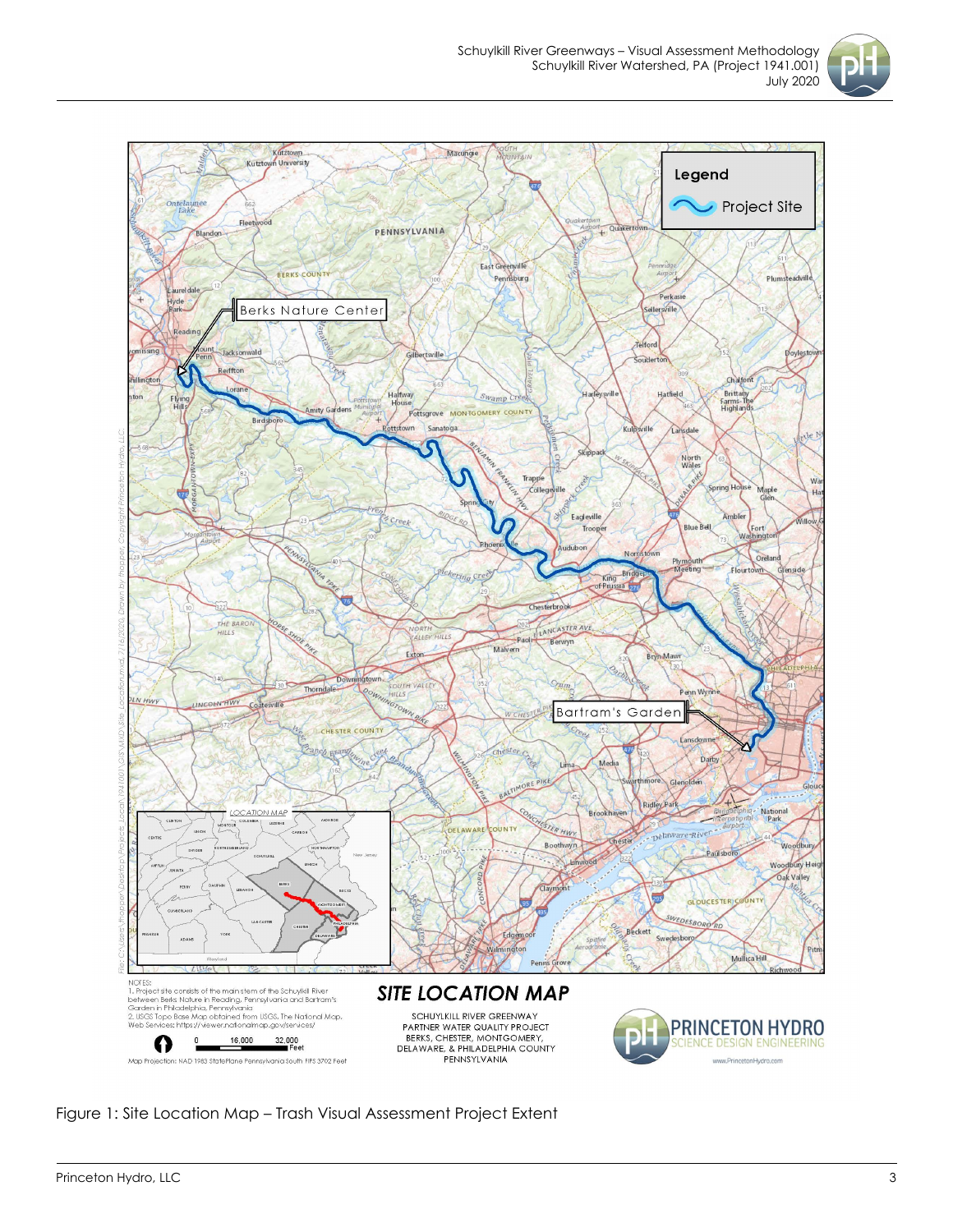

#### *2.3 VISUAL ASSESSMENT METHODOLOGY*

<span id="page-6-0"></span>The Visual Assessment Methodology associated with this effort is largely derived from similar efforts in the San Francisco Bay Region (Moore et al., 2007). The **GOAL** of this effort is to document critical areas of trash accumulation or dumping points in order to guide management efforts to better deal with this pollution. Management may include more targeted cleanup efforts, educational outreach in targeted communities, or a better understanding of accumulation points where current and River flow allow trash to accumulate.

Upon arriving to your designated site you should click the Visual Assessment link on your smartphone or tablet: [https://arcg.is/0HyDST.](https://www.google.com/url?q=https://arcg.is/0HyDST&sa=D&source=hangouts&ust=1590263803076000&usg=AFQjCNHxZUFG8zhjMOl1qC-gjWLVjSabfA) This link will contain several fields; descriptions for each are provided below:

#### 2.3.1 INTRODUCTORY AND LOCATION FIELDS

<span id="page-6-1"></span>The following five (5) fields will ask for basic identification and location parameters and are as follows:

- 1. The first field will ask your name, or if wish to stay anonymous, a suitable moniker.
- 2. The second field will ask what group or organization you are associated with. If you are a private citizen, not associated with a conservation group or non-profit, just enter 'Private.'
- 3. The third field will ask for the date and time of the start of your survey.
- 4. The fourth field will ask for the location of the start of your survey. You may have to allow location services on your smart device for this field to work. You may also move the pin to your location manually if desired.
- 5. The next (fifth) field is 'Overall Site Photo (Optional)' This field will allow you to snap a photo of what you feel is a representative depiction of the 100-foot stretch of River that you are surveying.

#### 2.3.2 VISUAL ASSESSMENT FIELDS

<span id="page-6-2"></span>The second set of fields, starting with field six (6) contain the Visual Assessment Scoring Category fields. Each field provides a brief description of each Rating (Optimal, Sub-Optimal, Marginal, Poor etc.) and allows for the inclusion of a user provided photograph. A detailed description of the definition and purpose of each field are provided in Section 3.0. A brief description of each field is as follows:

- 6. Field six starts the Scoring Category associated with the Visual Assessment and is entitled *Level of Trash:*  This assessment parameter is intended to reflect a 'first impression' of the site, after observing the entire length (100') of the river.
- 7. Field seven describes the Scoring Category entitled *Threats to Aquatic Life:* This assessment parameter Is intended to characterize specific types of trash that can directly or indirectly harm aquatic life.
- 8. Field eight describes *Threat to Human Health:* This assessment parameter describes specific types of trash, such as medical wastes, that could directly impact human health.
- 9. Field nine describes *Illegal Dumping:* This parameter is intended to identify locations of acute, heavy trash accumulation resultant from dumping activities.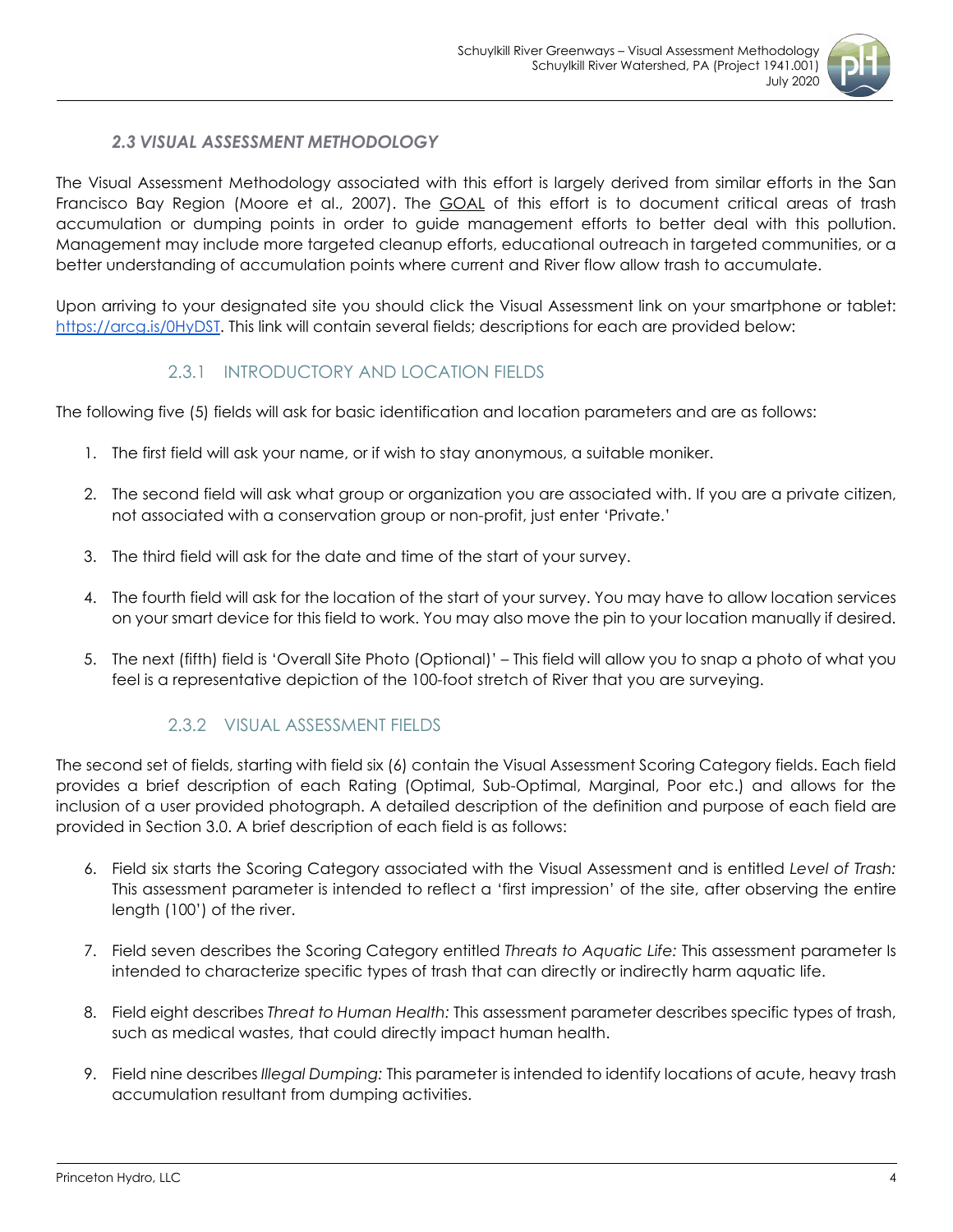

- 10. Field ten describes *Illegal Littering:* This section aims to describes the prevalence and abundance of human derived litter that is not specifically associated with dumping.
- 11. Field eleven describes *Accumulation of Trash:* This section aims to describes accumulation of litter from river current or downstream flow.
- 12. Finally, an *Additional Comments* section is provided where the user can input any additional info about the site.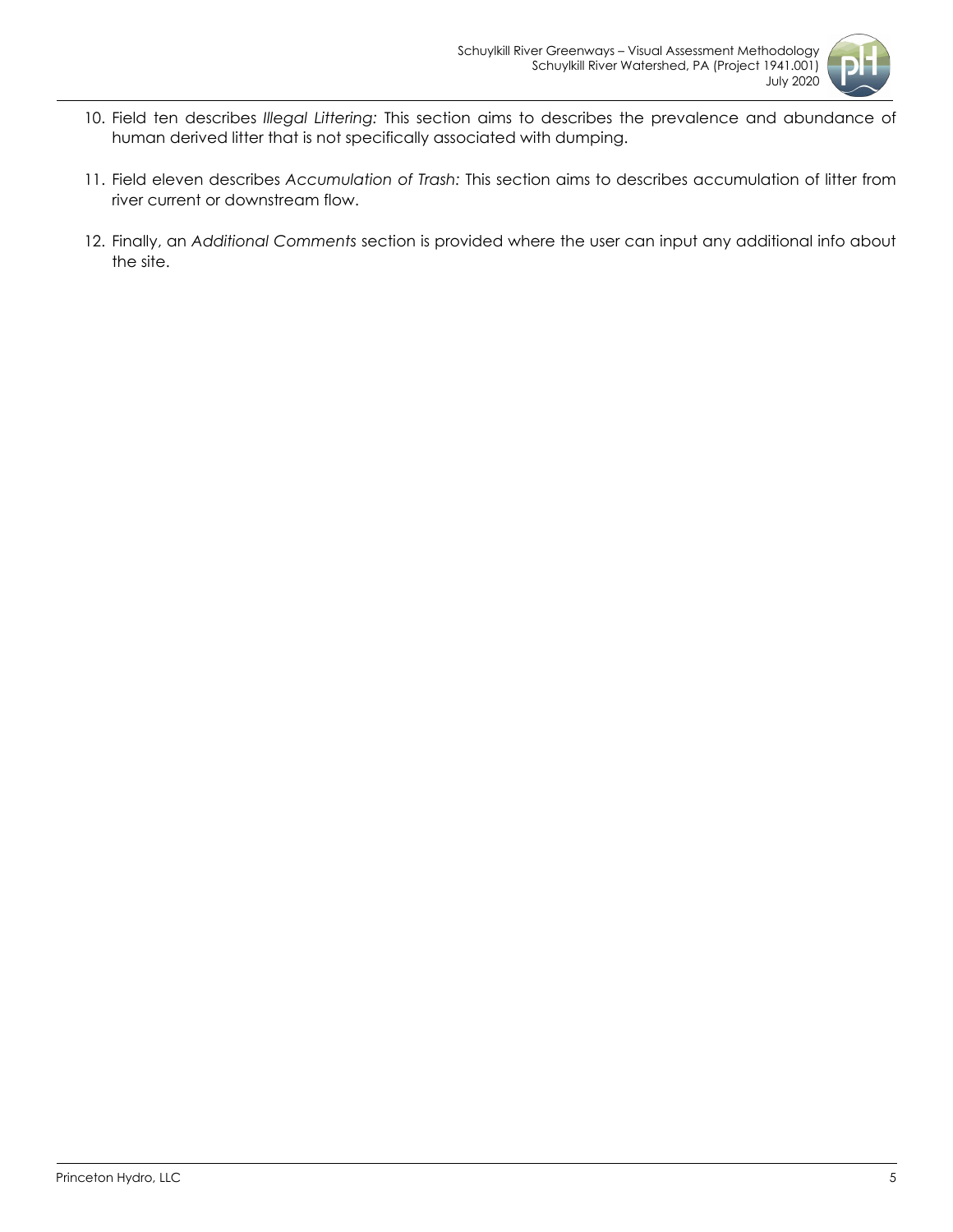

## <span id="page-8-0"></span>**3.0 DETAILED CATEGORY DESCRIPTIONS**

The following section will provide a more detailed overview of the Scoring Categories described in Section 2.0. Reviewing this section will provide the user with a more holistic understanding of each Scoring Category and will therefore allow for a more accurate assessment of the accumulation of trash and litter throughout the project area.

- *1. Level of Trash –* This assessment parameter is intended to provide a qualitative "first-impression" of the 100' reach you have selected to survey. Scoring ranges from Optimal – no or little trash visible to Poor – trash immediately distracts the eye at first glance.
- *2. Actual Number of Trash Items Found –* This category is based on the total tally of trash along the 100' river reach. Total the number of individual trash items observed both below and above the high-water line, and choose an appropriate conditional score based on the total number of pieces of trash observed.
- *3. Threats to Aquatic Life –* Certain characteristics of trash may be particularly harmful to aquatic life. If trash items are floatable and relatively small, they may be mistaken as food items by wildlife. Larger items, such as netting, can cause entanglement. Furthermore, some types of trash may contain toxic substances (e.g. paints, medical wastes, chemicals). These factors are considered in the threat of the observed trash to aquatic life.
- *4. Threats to Human Health –* This category seeks to describe potential trash items that are dangerous to people who may wade, swim, or otherwise come into contact with the river and pollutants that could potentially accumulate in fish and other aquatic organisms such as mercury. Types of trash associated with this category include medical wastes which could potentially harbor viruses or bacteria, diapers, and human or pet solid wastes.
- 5. *Illegal Dumping*  This assessment relates to the acute accumulation of trash and garbage derived from human dumping. Sites that may be particularly active dumping locations are those with easy vehicular site access.
- 6. *Illegal Littering –* As opposed to illegal dumping, the Illegal Littering category is associated with general littering not associated with bulk or large-scale dumping.
- 7. *Accumulation of Trash –* This category seeks to describe the accumulation of trash via downstream transport. Faded colors, silt marks, trash wrapped around roots or rocks, are all indicative of downstream transport. This section is particularly important as it may serve to guide collection efforts from the city or various municipalities along the River.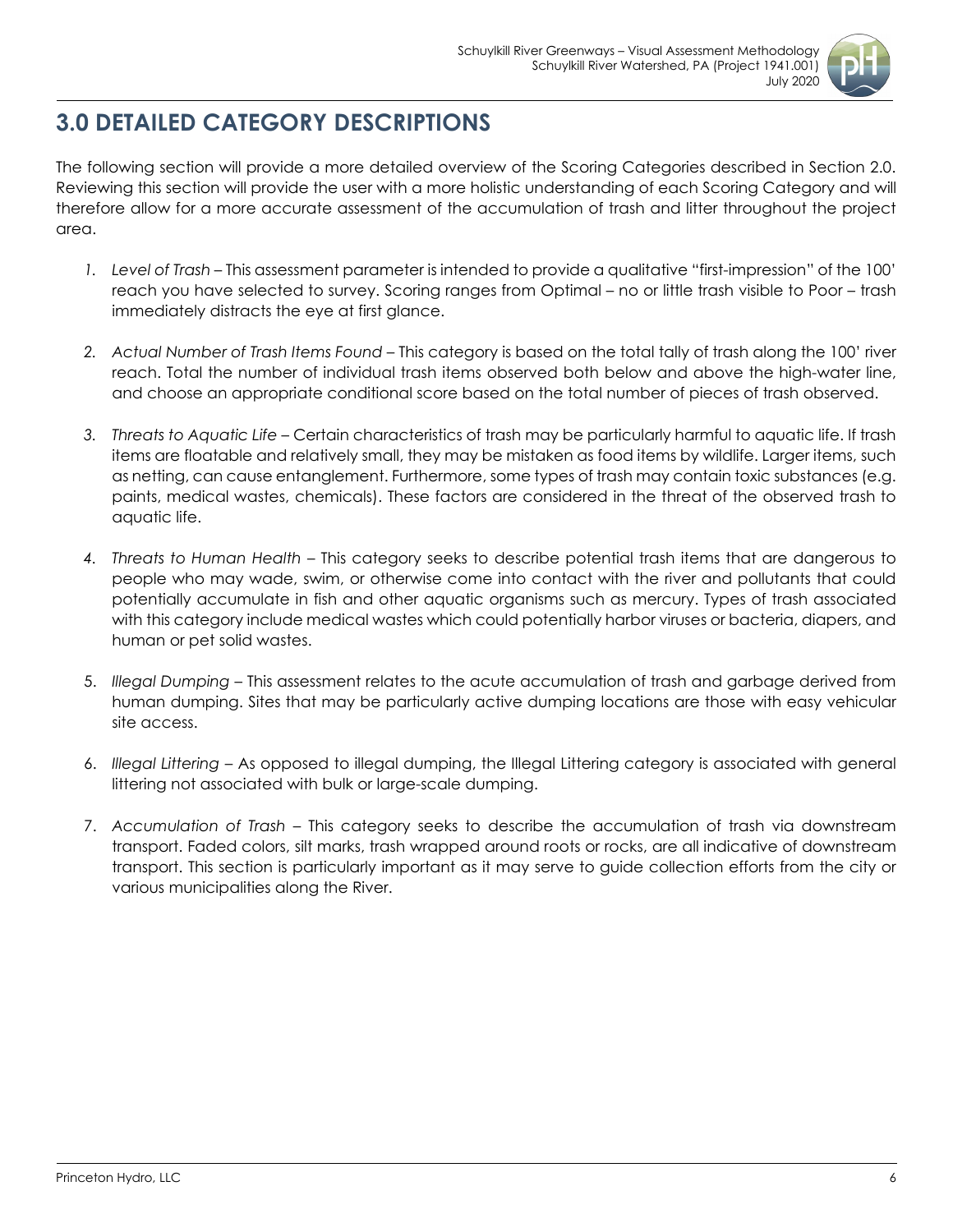

### <span id="page-9-0"></span>**4.0 WHAT NEXT?**

The data collected under this effort will be summarized in custom, georeferenced databases. This data will be utilized by the project partners to fully understand the breadth and type of litter and trash pollution along the main stem of the Schuylkill River. A summary of the data and engagement content, to be developed by the project partners, will displayed by the Schuylkill River Greenways at [http://schuylkillriver.org.](http://schuylkillriver.org/)

Thank you, dedicated community scientist, for your contribution to this special project!